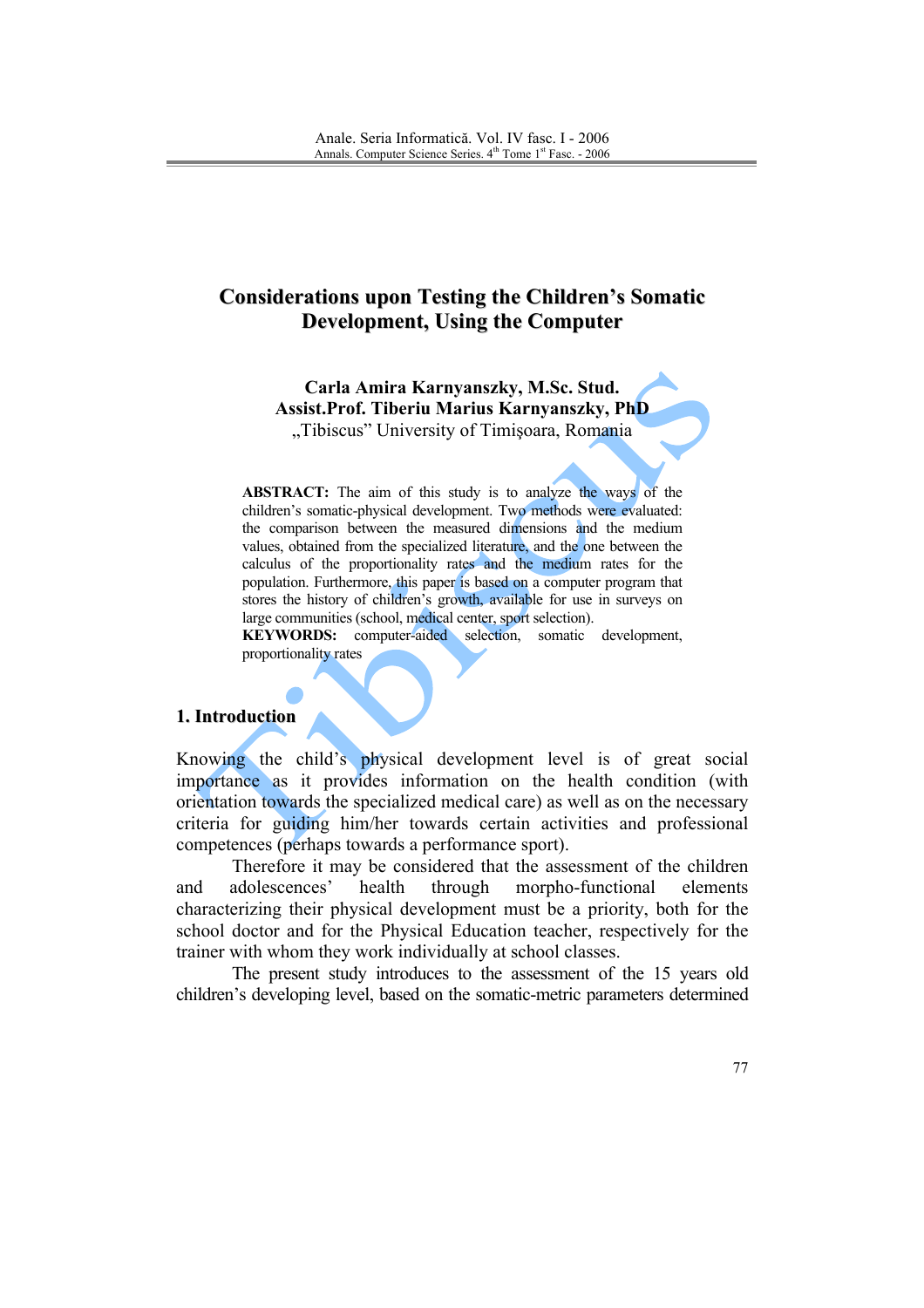during the periodical evaluations carried out at the school medical cabinet, observing two aspects of the somatic developing level ([MKK05]):

- The quantitative evaluation of the growing and developing process  $\bullet$ by comparing the measured somatic-metric parameters with the average values for the sample population, according to age and sex;
- The qualitative evaluation of the growing and developing process by  $\bullet$ calculating the anthropometric proportionality indexes, using the measured parameters and their comparison to the average values for the observed population, according to age and sex.

#### 2. Material and method



The study is based on the observations carried out on a group of school-aged ten girls whose stature, trunk height, the length of the superior limb, of the arm, forearm and hand; the height of the inferior limb, the hip, the shank and the leg; the span, the biacromial and the bitrochanterian diameter, the chest, the abdominal, the arm and forearm, the hip and shank perimeter.

The assessment of the growth level is done by comparing the measured values of the child somatic-metric parameters to their average values in the sample population, according to age and sex. The average values corresponding to the measured indexes for 15-aged girls are displayed in Table 1.

|                | years <b>o</b> ld girls -physic development (exemplification for 15 years old) |               |         |        |         |
|----------------|--------------------------------------------------------------------------------|---------------|---------|--------|---------|
| No             | Dimension                                                                      | Abbreviation  | $-2$ DS | MV     | $+2$ DS |
|                | <b>Stature</b>                                                                 | S             | 154,08  | 162,40 | 170,72  |
| $\overline{2}$ | <b>Bust height</b>                                                             | ВH            | 80,31   | 82,60  | 84,88   |
| 3              | Superior limb length                                                           | <b>SLL</b>    | 63,12   | 71,00  | 78,87   |
| 4              | Arm length                                                                     | AL            | 20,45   | 24,60  | 28,75   |
| 5              | Forearm length                                                                 | FaL           | 21,00   | 25,00  | 29,00   |
| 6              | Hand length                                                                    | HL            | 16,11   | 18,40  | 20,68   |
|                | Inferior limb length                                                           | ILL           | 87,39   | 98,20  | 109,01  |
| 8              | Tight length                                                                   | TL            | 45,91   | 49,20  | 52,49   |
| 9              | Shank length                                                                   | SL            | 35,18   | 41,60  | 48,02   |
|                | $10$ Leg height                                                                | LL            | 4,05    | 7,40   | 10,75   |
|                | 11 Biacromial diameter                                                         | <b>BiAcrD</b> | 30,31   | 32,60  | 34,88   |
|                | 12 Bispinal diameter                                                           | BispD         | 21,31   | 23,60  | 25,88   |
|                | 13 Bitrochanterian diam.                                                       | <b>BitrD</b>  | 26,56   | 29,60  | 32,63   |
|                | $14$ Span                                                                      | Sp            | 157,62  | 174,00 | 190,37  |

Table 1. Values of the proportionality anthropometric indexes to assess the 14-18  $l_1$ .  $l_2$   $l_3$   $l_4$   $l_5$   $l_6$   $l_7$   $l_8$   $l_9$  $\overline{1}$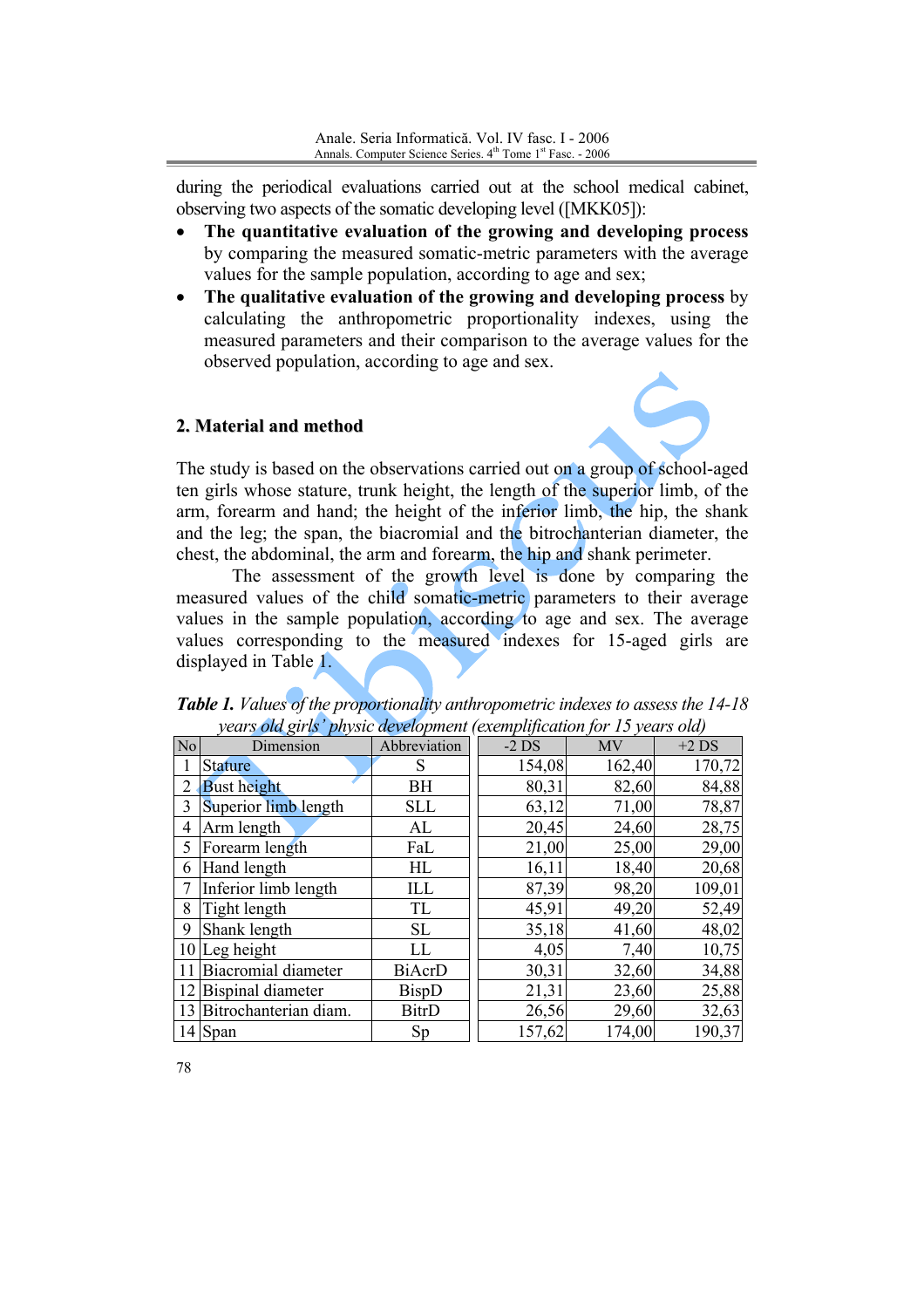Yet, using these indexes only, even by comparing them to the average data in the specialized literature, may produce erroneous interpretations because:

- on a hand, the assessment of the development level of a somatic index  $\bullet$ only cannot be indicative for the development and harmonic stage of the assembly. Using one index cannot be a unique evaluation criterion of the development harmonic stage: this process can be carried out just be analyzing an ensemble of such somatic-metric parameters and proportionality indexes.
- on the other hand, the average quoted values resulted from studies from 20 years ago and the medicine, sports and physical education specialists' unanimous opinion is that a modification of the human body in time should be observed as it generally becomes longer.

Using the measures carried out as above, the proportionality indexes were calculated, according to the defining relations displayed in Table 2. Therefore, the characterization of the general individual's development is produced by establishing some proportionality relations between the ensemble and its segments.

Consequently to the analysis of the proportionality indexes the following result can be obtained:

- if the values determined on the basis of the measures parameters fall  $\bullet$ between the average values, with variations that do not surpass plusminus a year, it can be assessed that the analyzed subject has a harmonious physical development, corresponding to his/her age;
- if the values match the column of the immediate following year, with the same variation limits, it can be assessed that the subject presents a harmonious, but accelerated development.
- if the values match the column of the inferior age with a year, with the same variation limits, it can be assessed that the subject presents a harmonious, but delayed development.
- if the values of the proportionality indexes exceed the limits of a year  $\bullet$ (plus or minus), for isolated or compact groups, it can be assessed that the subject presents a disharmonious physical development and, consequently, he/she needs guiding to specialized medical services.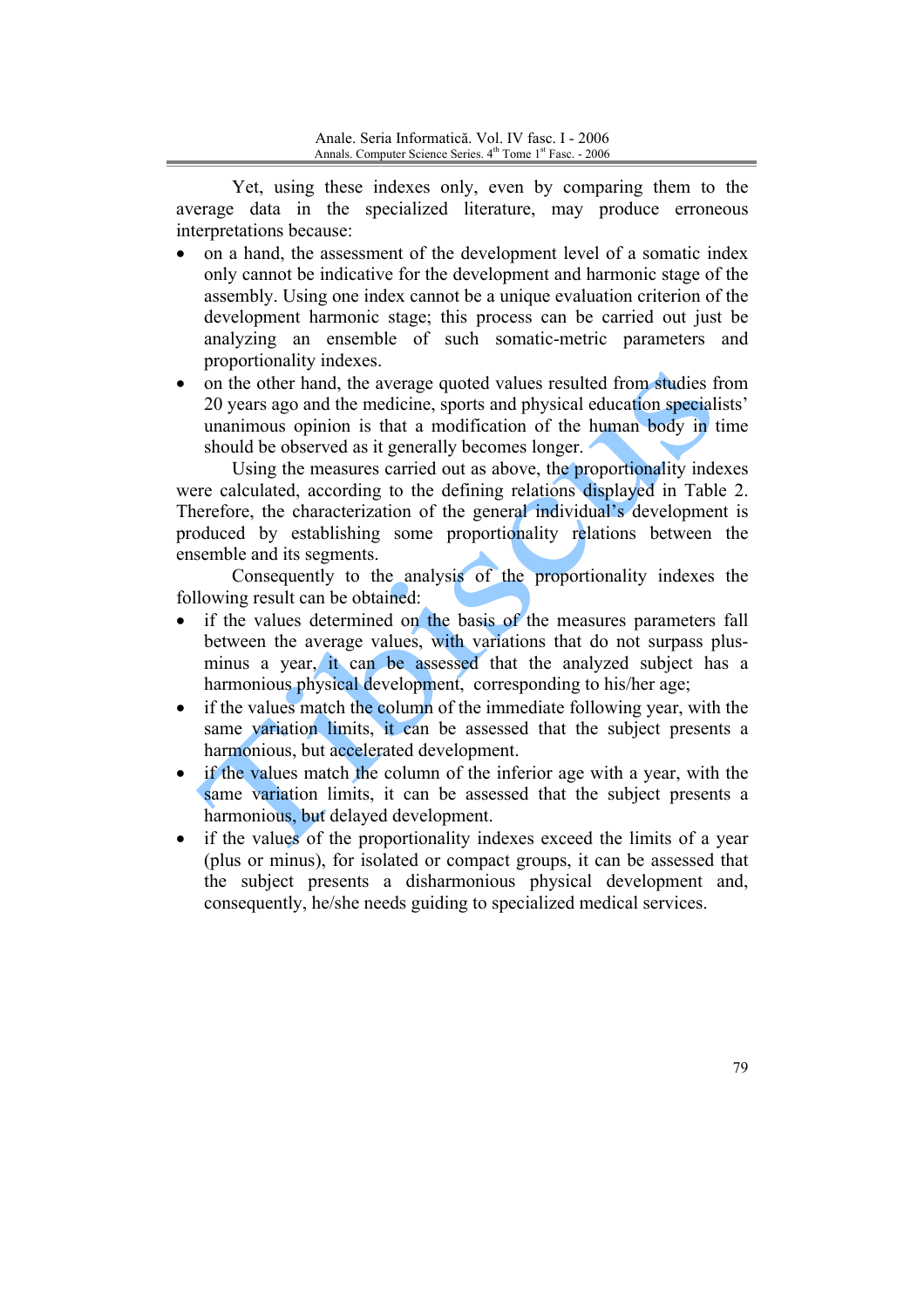Anale. Seria Informatică. Vol. IV fasc. I - 2006 Annals. Computer Science Series. 4<sup>th</sup> Tome 1<sup>st</sup> Fasc. - 2006

| N <sub>o</sub> | Anthropometric index                                                               | Age in years |       |               |        |        |  |  |
|----------------|------------------------------------------------------------------------------------|--------------|-------|---------------|--------|--------|--|--|
|                |                                                                                    | 14           | 15    | 16            | 17     | 18     |  |  |
| $\mathbf{1}$   | Giufrida Ruggeri index<br>Bust /S x 100 (%)                                        | 52,31        | 52,34 | 52,36         | 52,63  | 52,67  |  |  |
| $\overline{2}$ | Adrian Ionescu index $I_{AI}$<br>Bust $-S/2$                                       | 3,65         | 3,75  | 3,80          | 4,27   | 4,34   |  |  |
| 3              | Report index of SL to stature<br>SLL/S x 100 (%)                                   | 43,30        | 42,77 | 42,86         | 43,35  | 43,62  |  |  |
| $\overline{4}$ | Report index of IL to stature<br>ILL / S x 100 $(\% )$                             | 47,68        | 47,65 | 47,63         | 47,36  | 47,32  |  |  |
| 5              | Report index of span to stature<br>SP / S x 100 (%)                                | 100,50       |       | 100,31 100,29 | 100,20 | 100,24 |  |  |
| 6              | Report index of biacrom. diam. to<br>stature<br>BiacromD / S x 100 $(\%)$          | 21,39        | 21,88 | 21,94         | 22,09  | 22,36  |  |  |
| $\overline{7}$ | Report index of bitroch. diam. to<br>stature, BitrochD / S x 100 $(\%)$            | 18,34        | 18,38 | 19,30         | 19,75  | 20,20  |  |  |
| 8              | Brugsch-Goldstein Index I BG<br>WPerim / S x 100 (%)                               | 48,60        | 48,93 | 49,55         | 50,40  | 51,03  |  |  |
| 9              | Report index of abdom. Perim. t<br>stature, Abdperim/ S x 100 $(\frac{\%}{\%})$    | 39,39        | 39,58 | 40,35         | 41,05  | 42,55  |  |  |
|                | 10 Report index of arm perimeter to<br>stature, Aperim / $S \times 100$ (%)        | 14,53        | 14,38 | 14,49         | 15,27  | 15,84  |  |  |
|                | 11 Report index of forearm perim. to<br>stature Faperim / S x $100$ (%)            | 13,68        | 13,75 | 13,78         | 14,10  | 14,31  |  |  |
|                | 12 Report index of tight to stature<br>TPerim / S x 100 $\left(\frac{9}{0}\right)$ | 32,09        | 32,33 | 33,25         | 33,89  | 34,54  |  |  |
|                | 13 Report index of shank perimeter to<br>stature, Perimsh / S x 100 $(\%$ )        | 20,44        | 20,73 | 21,21         | 21,32  | 21,61  |  |  |

Table 2. Values of the proportionality anthropometric indexes to assess the 14-18 years old girls' physic development

## 3. Results

As a result of the measures carried out on subjects, certain values were determined out of which we present a 15 years girl ([MKK05]), with an assessment of the dimensions in absolute value (Table 3) and by calculating the proportionality indexes; the results of the interpretation were done by using both criteria.

The growth and development quantitative evaluation, carried out by comparing the somatic-metric measured parameters to the average values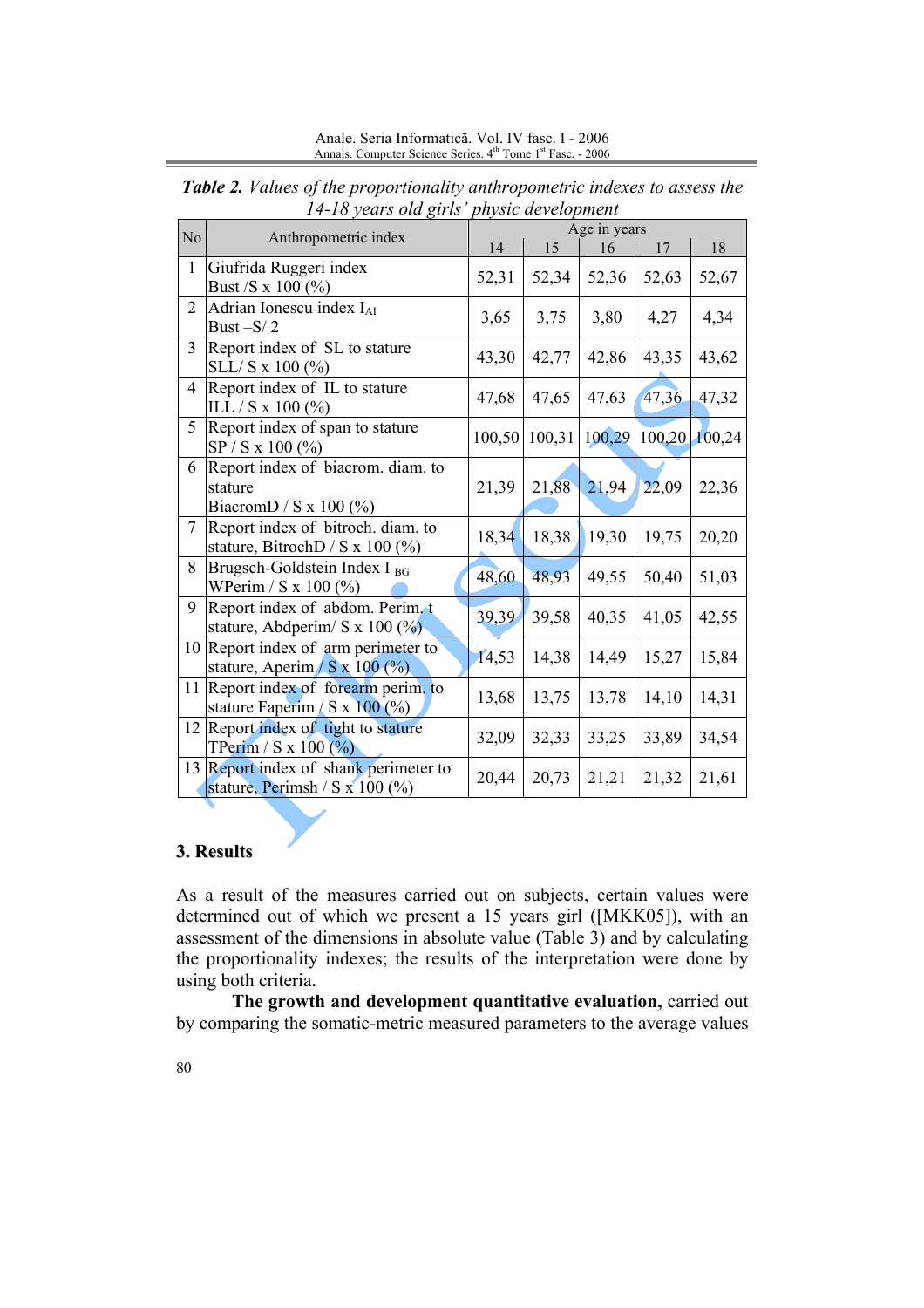in the sample population, according to age and sex, is based on the results included in Table 3.

Therefore, as it can be seen, the child's development is between the normality limits, yet, out of the 13 indexes just one  $(7,7%)$  had a correct value, 10 being between the average values  $(6,$  namely  $46.2\%$ , under average and 4, namely 37.7%, over average); two values are beyond the admitted limits (one index, namely 7.7% over limit, the other one, namely 7.7%, under limit). However, analyzing more thoroughly, it can be observed that she has a high bust and short limbs (both limbs types as well as the span), that she is inadequately developed in the bust perimeters, having the arm and legs unequally developed (the arm perimeter is normal, but the forearm one is too big; the tight perimeter is over-developed and that of the ankle under-developed).

| N <sub>o</sub> | Dimension                | $-2$ DS | <b>VM</b> | $+2$ DS | Measured<br>values | Interpretation |
|----------------|--------------------------|---------|-----------|---------|--------------------|----------------|
|                | <b>Stature</b>           | 154,08  | 162,40    | 170,72  | 159                | under average  |
| $\overline{2}$ | Bust height              | 80,31   | 82,60     | 84,88   | 83                 | over average   |
| 3              | Superior limb length     | 63,12   | 71,00     | 78,87   | 67                 | under average  |
| 4              | Inferior limb length     | 87,39   | 98,20     | 109,01  | 87                 | under          |
|                |                          |         |           |         |                    | average*       |
| 5              | span                     | 157,62  | 174,00    | 190,37  | 155                | under limit    |
| 6              | Biacromial diameter      | 30,31   | 32,60     | 34,88   | 36                 | over limittă   |
|                | Bitrochanterian diameter | 26,56   | 29,60     | 32,63   | 32                 | over average   |
| 8              | Chest diameter           | 74,25   | 79,00     | 83,75   | 78                 | under average  |
| 9              | Abdominal diameter       | 59,80   | 65,00     | 70,20   | 64                 | under average  |
| 10             | Arm diameter             | 22,45   | 25,00     | 27,55   | 25                 | normal         |
| 11             | Forearm diameter         | 20,15   | 22,00     | 23,85   | 23                 | over average   |
| 12             | <b>Tight diameter</b>    | 43,42   | 50,00     | 56,58   | 52                 | over average   |
| 13             | Shank diameter           | 28,56   | 32,00     | 35,44   | 31                 | under average  |

Table 3. Values of the anthropometric measured indexes

Continuing with the growth and development qualitative evaluation, carried out by calculating the anthropometrics proportionality indexes and comparing them to the average values in the sample population. according to age and sex, the obtained values were presented in Table 4.

The actual interpretation is: the superior limbs are short and muscular, the inferior limbs are long comparing to the stature, with the musculature more weakly developed, while the bust is too short comparing to the stature, meaning that the subject presents a stronger development of the inferior parts of the body.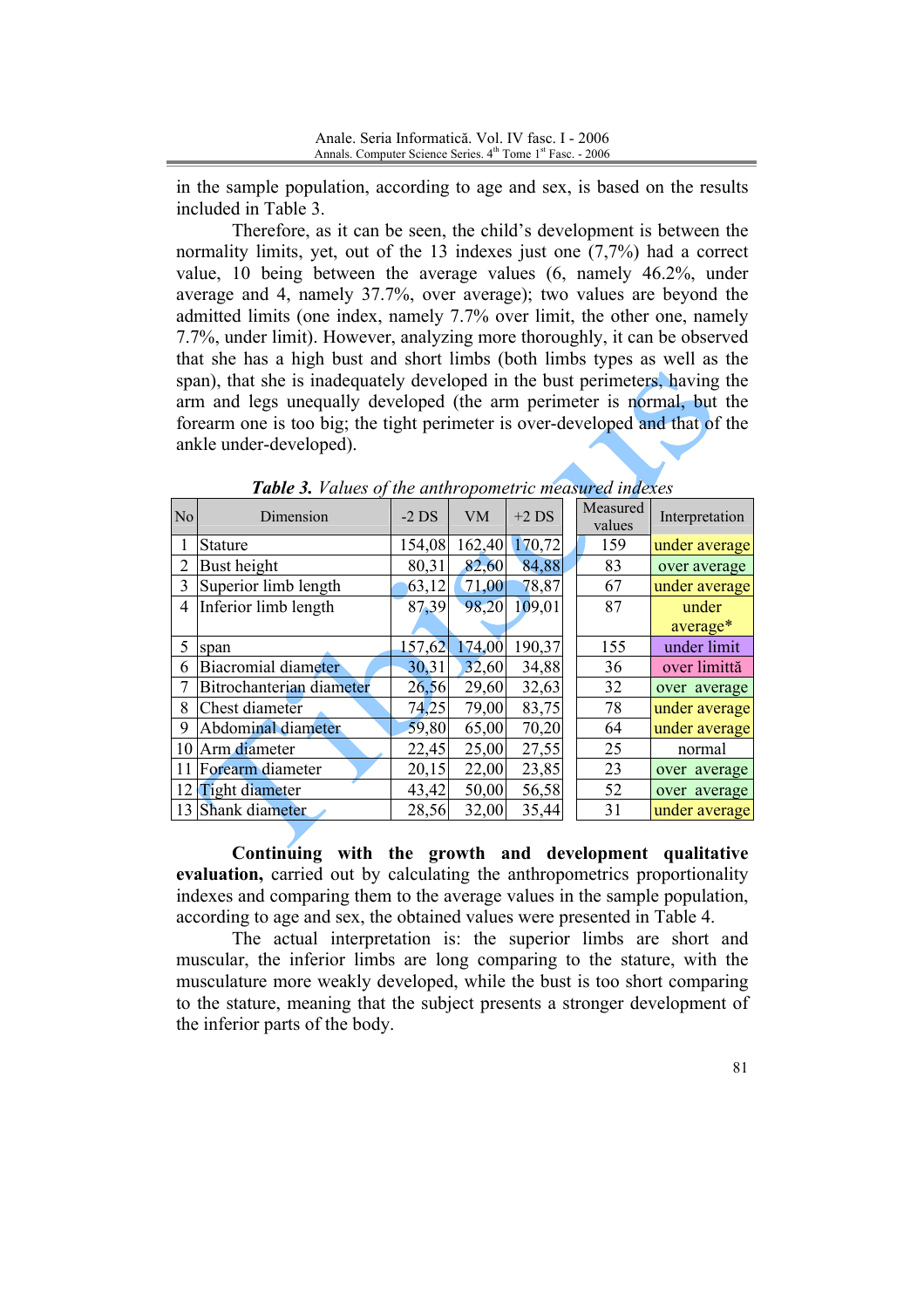**Table 4.** Values of the calculated anthropometric indexes Calculated Age in years N<sub>o</sub> Anthropometric indexes Interpretation 14 values 15 16  $GRI = Bust / S x 100$ 52,34 52.36 52.20  $\mathbf{1}$ 52.31 under limit  $2 \overline{I_{AI}} = \overline{Bust - S / 2}$  $3,75$ 3,80 3,50 under limit 3.65  $3$  SLL Index/ S x 100 under limit 43.30 42.77 42.86 42.13  $\overline{47,68}$  $\overline{47,65}$ 4 ILL idex / S x  $100$ 47,63 54,71 over limit 5 Sp Index/ S  $\overline{x}$  100 100,50 100,31 100,29 97.48 under limit 6 Dbiacr Index/ S x 100 21,39 21,94 22,64 over limit 21,88 7 Dbitroch Index/ S x 100 18,34 18,38 19,30 20,12 over limit 49,05  $I<sub>BG</sub> =$ Chestperim Index 48,60 48,93 49,55 over average 8  $/Sx100$ AbdPerim Index / S x 40,25 9 39,39 39,58 40,35 over average 100 10 APerim Index / S x 100 14,53 14,38 14,49 15.72 over limit 13,68 11 FaPerim Index /T x 100 13,75 13,78 14,46 over limit 32,33 32,70 12 Tperim Index / T x 100 32,09 33,25 over average 13 Shperim Index / T x 100 20,44 19,49 under limit 20,73 21,21

Anale. Seria Informatică. Vol. IV fasc. I - 2006 Annals. Computer Science Series. 4th Tome 1st Fasc. - 2006

The above results were obtained by doing calculations and manual measurements, which can require a big and useless effort when applied to a great number of subjects. (in collectivities such as school, boarding school, sportive polyclinic). By using an automatic computation program, one can replace this work, producing the same interpretations in few seconds, which, for the children communities of this age, takes less than an hour for inputting, processing and listing the data corresponding to a certain class (for instance).

Such a computation program (permitting the inputting of a subject's data, the comparison of the measured values to the average one in the absolute value from the specialized literature - and the calculation of the proportionality indexes which are then reported to average indexes in the sample population) was used in carrying out this study and it works as below:

- In Figure 1 the picked up (measured) data on the subject are input, but  $\bullet$ this variant of obtaining data can be easily replaced by reading it in a simple text file, if the program is applied for a large number of subjects.
- The next step is to compare these values to the average ones for the  $\bullet$ subject's age and sex, as in Figure 2;
- The calculation of the anthropometric indexes and their interpretation is done as in figure  $3$ ;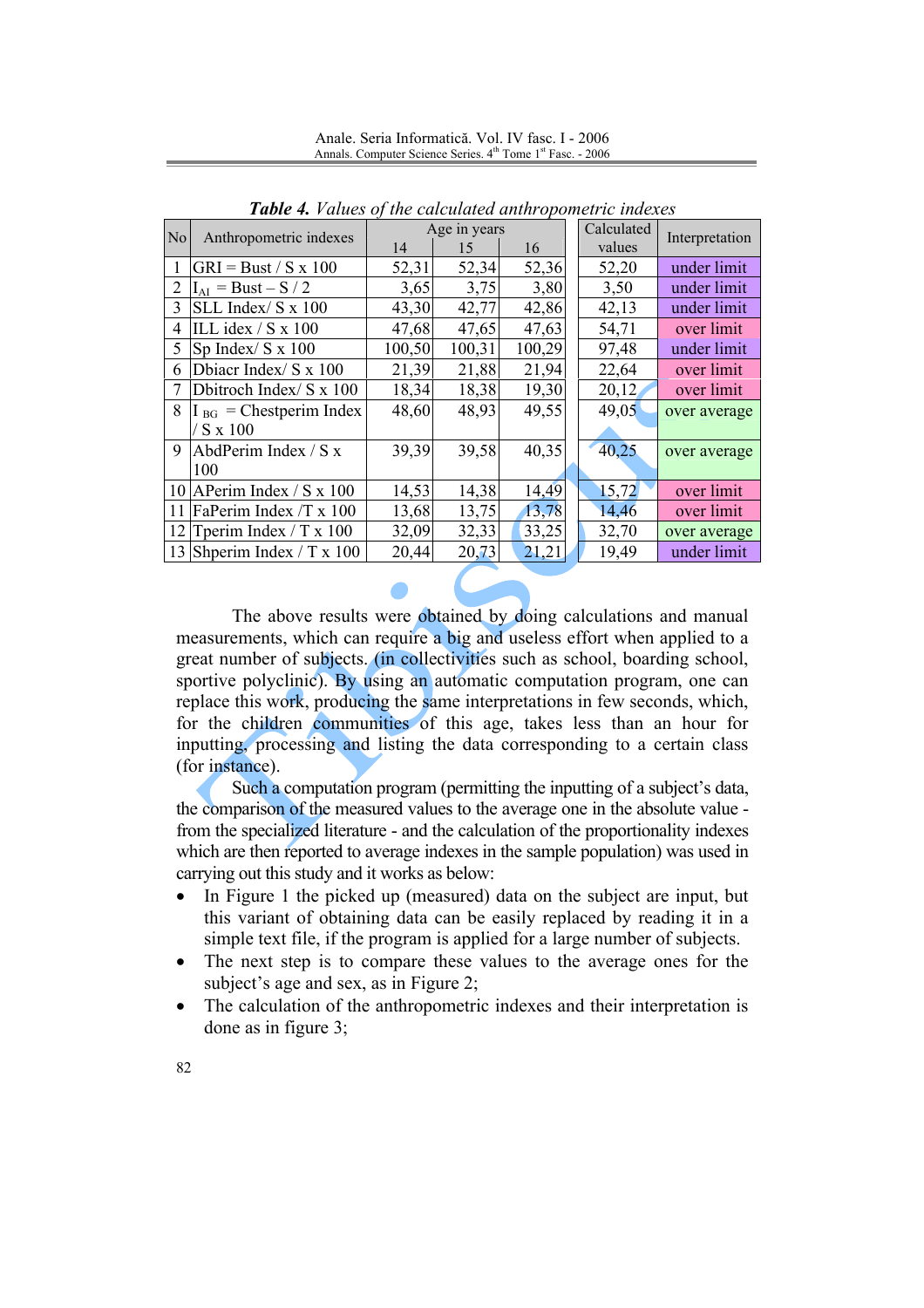The memorizing of the read data for a subsequent use in order to follow  $\bullet$ the subject's evolution in time.

|                                                                                                                                                                                                                                                                                                |                    |                              |                 |          | - 0 x                              |
|------------------------------------------------------------------------------------------------------------------------------------------------------------------------------------------------------------------------------------------------------------------------------------------------|--------------------|------------------------------|-----------------|----------|------------------------------------|
| ASESOFT<br>Aplicatie Informatica pentru Selectia Sportivilor                                                                                                                                                                                                                                   |                    |                              |                 |          |                                    |
| Introduceti datele despre subiect:                                                                                                                                                                                                                                                             |                    |                              |                 |          |                                    |
| Nr.crt.:1<br>Nume si prenume: Subiect1                                                                                                                                                                                                                                                         |                    |                              |                 |          |                                    |
| Sex: f                                                                                                                                                                                                                                                                                         |                    |                              |                 |          |                                    |
| Uârsta:15<br>Bust:83                                                                                                                                                                                                                                                                           |                    |                              |                 |          |                                    |
| Talie:159<br>Lungime membru superior:67                                                                                                                                                                                                                                                        |                    |                              |                 |          |                                    |
| Lungime membru inferior:87                                                                                                                                                                                                                                                                     |                    |                              |                 |          |                                    |
| Anvergura:155<br>Diametru biacromial:36                                                                                                                                                                                                                                                        |                    |                              |                 |          |                                    |
| Diametru bitrohanterian:32                                                                                                                                                                                                                                                                     |                    |                              |                 |          |                                    |
| Perimetru toracic:78<br>Perimetru abdominal:64                                                                                                                                                                                                                                                 |                    |                              |                 |          |                                    |
| Perimetru brat:25                                                                                                                                                                                                                                                                              |                    |                              |                 |          |                                    |
| Perimetru antebrat:23<br>Perimetru coapsa:52                                                                                                                                                                                                                                                   |                    |                              |                 |          |                                    |
|                                                                                                                                                                                                                                                                                                |                    |                              |                 |          |                                    |
| Perimetru gamba:31                                                                                                                                                                                                                                                                             |                    |                              |                 |          |                                    |
|                                                                                                                                                                                                                                                                                                |                    |                              |                 |          |                                    |
|                                                                                                                                                                                                                                                                                                | Fig. 1. Data input |                              |                 |          |                                    |
|                                                                                                                                                                                                                                                                                                |                    |                              |                 |          |                                    |
|                                                                                                                                                                                                                                                                                                |                    |                              |                 |          |                                    |
| Dimensiune                                                                                                                                                                                                                                                                                     | $-2DS$             | <b>DATE DE INTRARE</b><br>UM | $+2DS$          | Masurat  | Interpretare                       |
|                                                                                                                                                                                                                                                                                                | 80.31              |                              | 84.88           | 83       | Peste<br>medie                     |
|                                                                                                                                                                                                                                                                                                | 154.08             | 82.60<br>162.40 170.72       |                 | 159      | Sub medie                          |
|                                                                                                                                                                                                                                                                                                | 63.12<br>87.39     | 71.00<br>98.20               | 78.87<br>109.01 | 67<br>87 | Sub medie<br>Sub limita            |
|                                                                                                                                                                                                                                                                                                | 157.62             | 174.00                       | 190.37          | 155      | Sub limita                         |
|                                                                                                                                                                                                                                                                                                | 30.31<br>26.56     | 32.60<br>29.60               | 34.88<br>32.63  | 36<br>32 | Peste limita<br>Peste<br>medie     |
|                                                                                                                                                                                                                                                                                                | 74.25              |                              | 83.75           | 78       | Sub medie                          |
|                                                                                                                                                                                                                                                                                                | 59.80              | 79.00<br>65.00               | 70.20           | 64       | Sub medie                          |
|                                                                                                                                                                                                                                                                                                | 22.45<br>20.15     | $\frac{25.00}{22.00}$        | 27.55<br>23.85  | 25<br>23 | Peste<br>medie<br>Peste<br>medie   |
| <b>ex D:\COMUNI~1\2005TM~1\ASESOFT.EXE</b><br>Bust<br>Talie<br>Lungime membru superior<br>Lungime membru inferior<br>Anvergura<br>Diamentru biacromial<br>Diamentru bitrohanterian<br>Perimetru toracic<br>Perimetru abdominal<br>Perimetru bratului<br>Perimetru antebrat<br>Perimetru coapsa | 43.42              | 50.00                        | 56.58           | 52       | $ \Box$ $\times$<br>medie<br>Peste |
| Perimetru gamba                                                                                                                                                                                                                                                                                | 28.56              | 32.00                        | 35.44           | 52       | Sub medie                          |
|                                                                                                                                                                                                                                                                                                |                    |                              |                 |          |                                    |
|                                                                                                                                                                                                                                                                                                |                    |                              |                 |          |                                    |
|                                                                                                                                                                                                                                                                                                |                    |                              |                 |          |                                    |
|                                                                                                                                                                                                                                                                                                |                    |                              |                 |          |                                    |

Fig. 2. The comparison between measurements and medium values

## **Conclusions**

The exposed method offers the possibility, on a hand, to compare the values obtained by measures on a children collectivity to the average ones corresponding to sex and age, and, on the other hand, to compare the associated anthropometric indexes to the corresponding average values. This calculus is done during the measuring time, but as the data base registers the whole information on a certain subject it is possible to review its evolution in time.